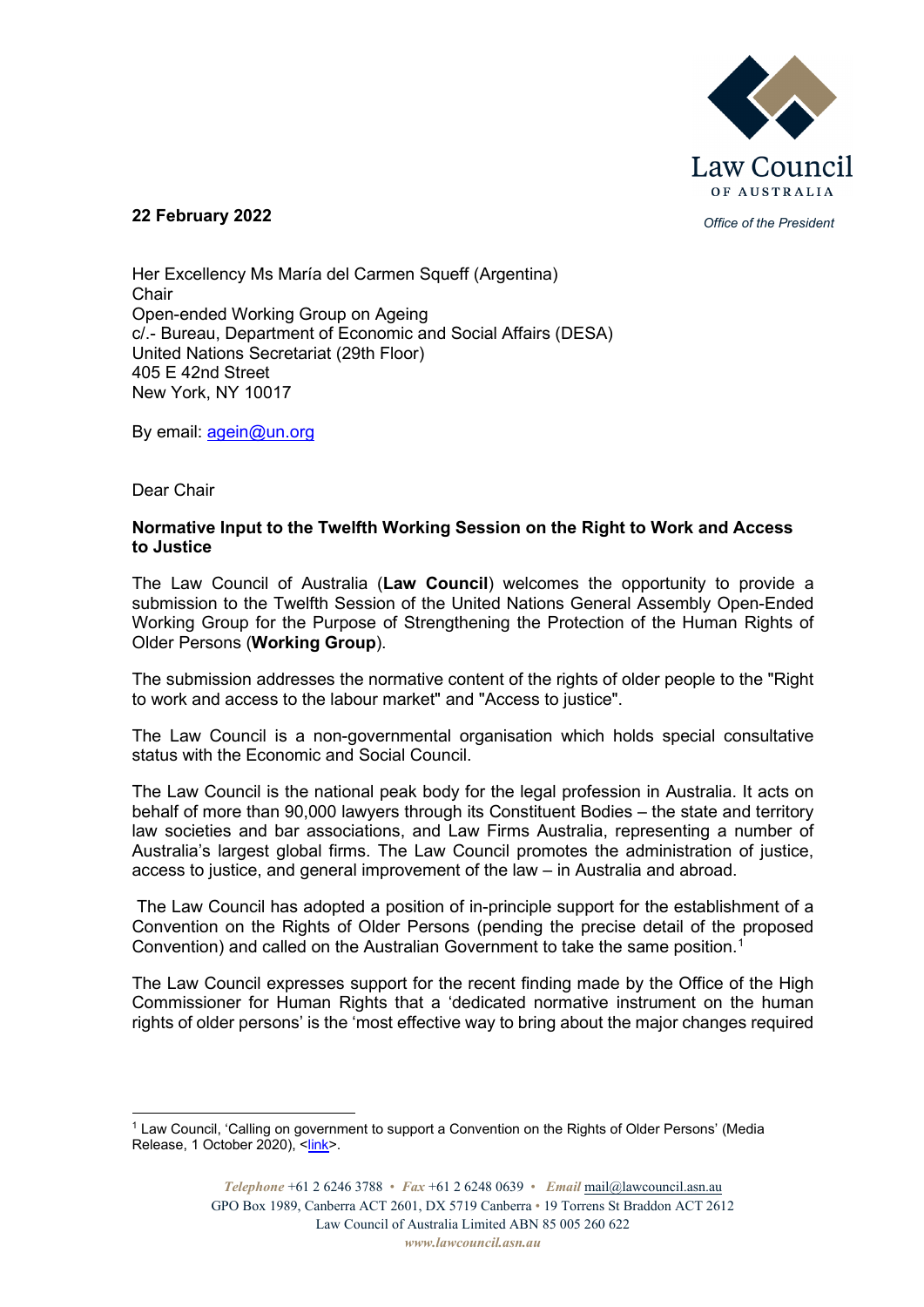to the manner in which the international human rights system engages with the human rights of older person'. [2](#page-1-0)

Recent global events such as the Covid-19 pandemic, and growing recognition of the global prevalence of elder abuse and ageism, have all underlined the need to better articulate the human rights of older persons, if they are to be respected, protected and fulfilled. The development of a new Convention on the subject of older persons' rights is necessary and long overdue in that context.

Please contact Mr Matthew Wood on (02) 6246 3755 or at [matthew.wood@lawcouncil.asn.au](mailto:matthew.wood@lawcouncil.asn.au) in the first instance, if you require further information or clarification.

Yours sincerely

Taxline

**Mr Tass Liveris President**

<span id="page-1-0"></span><sup>&</sup>lt;sup>2</sup> Office of the High Commissioner for Human Rights, 'Update to the 2012 Analytical Outcome Study on the normative standards in international human rights law in relation to older persons' (March 2021), [206].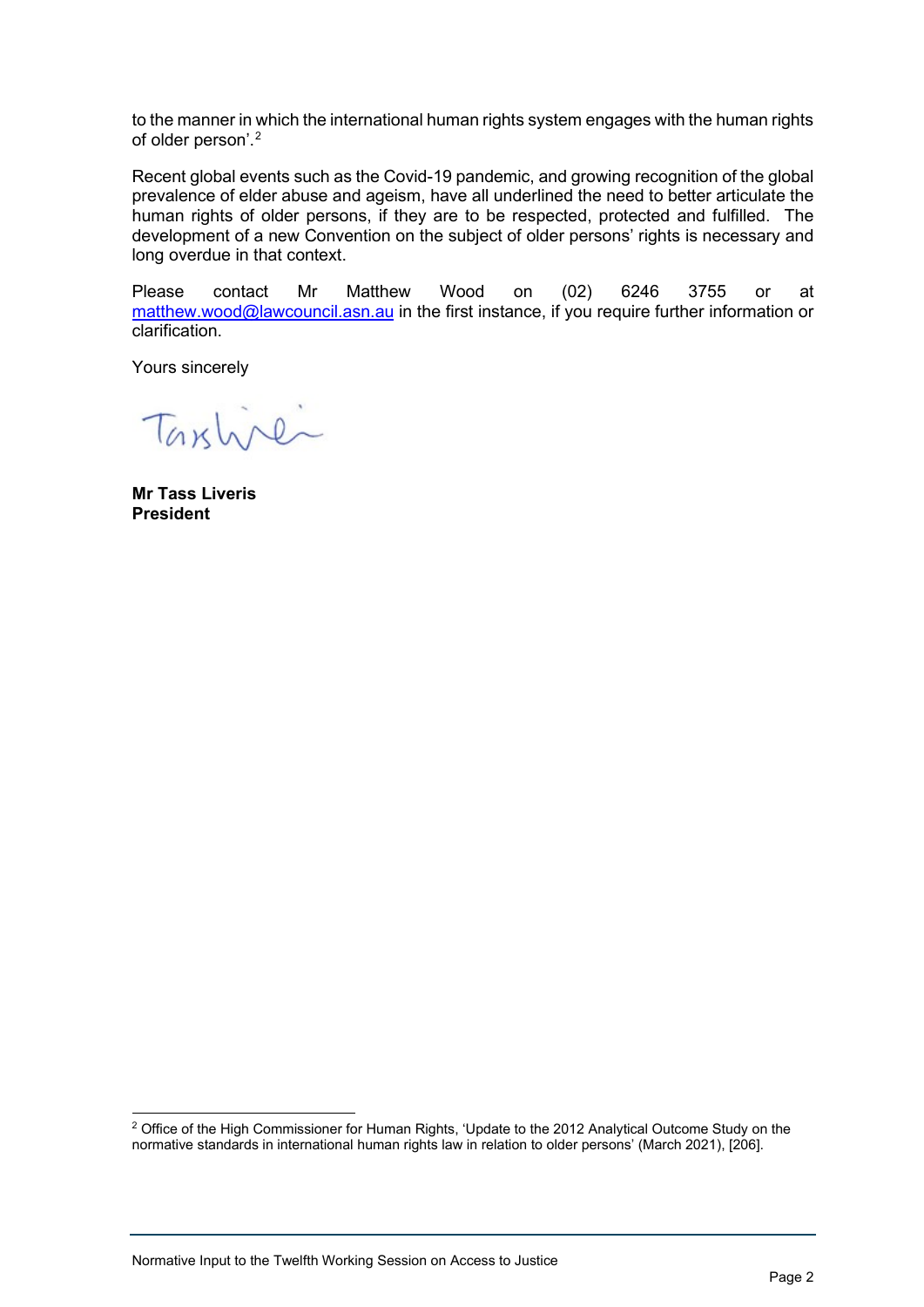# Right to work and access the labour market

# **Overview**

- 1. Australia is a federation but does not have a national (federal) human rights charter that expressly guarantees older persons a right to work and access to justice generally.<sup>[i](#page-8-0)</sup> It has partially implemented some of its international obligations into Australian law, with a particular focus on anti-discrimination laws.
- 2. Three Australian states and territories have statutory charters of rights that provide that every person is equal before the law and entitled to equal protection of the law without discrimination.<sup>[ii](#page-8-1)</sup> These guarantees do not list prohibited grounds of discrimination, but provide for protection against discrimination on the basis of older age by state or territory public bodies or other entities performing public functions on behalf of a state or territory.
- 3. At a national level, the *Age Discrimination Act 2004* (Cth) (**AD Act**) and *Fair Work Act 2019* (Cth) (**FW Act**) make unlawful (as a civil wrong) age discrimination in workplaces and other area of public life. These laws are intended to give effect to certain international conventions.<sup>[iii](#page-8-2)</sup> 'Age discrimination' is also unlawful in the Australian states and territories in anti-discrimination laws<sup>[iv](#page-8-3)</sup> and some specific workplace laws.<sup>[v](#page-8-4)</sup>
- 4. Both Commonwealth Acts apply throughout the country and bind the Commonwealth Government and private employers.

# **Definitions**

- 5. There are different definitions of 'discrimination' in Australia. The discrimination laws make it unlawful to 'discriminate' on the ground of age. In most cases, 'discrimination' is defined as either:<sup>[vi](#page-9-0)</sup>
	- direct discrimination to treat a person less favourably compared with a person of a different age because of the person's age or a characteristic that generally appertains to, or is generally imputed to, a person of that age (**comparator test**); or
	- indirect discrimination to impose a condition, requirement or practice which is not reasonable in the circumstances, and which has, or is likely to have, the effect of disadvantaging persons of the same age as the affected person.
- 6. Two Australian states use a 'detriment' test which prohibits discrimination if a person is treated unfavourably on the ground of age and do not require comparison with a hypothetical person of a different age.<sup>[vii](#page-9-1)</sup>
- 7. The discrimination laws do not explicitly address ageism; however, prejudice based on age-related characteristics forms part of the 'direct discrimination' definition. The discrimination laws prohibit age discrimination in several workplace contexts,<sup>[viii](#page-9-2)</sup> eg, offer or engagement, terms and conditions, dismissal or revocation or other detriment [ix](#page-9-3)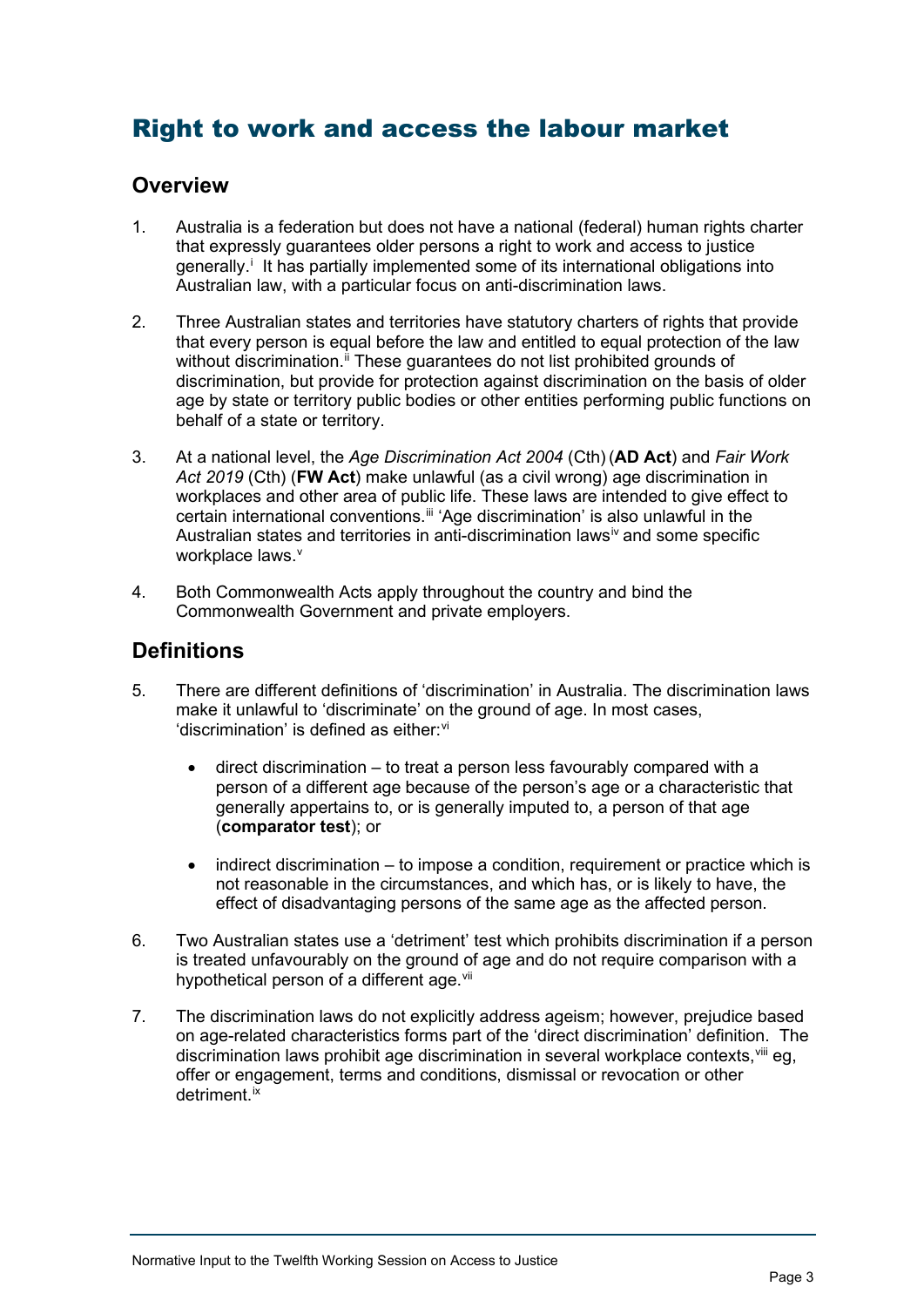- 8. Under the FW Act it is unlawful discriminate in terms and conditions offered, or to injure, dismiss or alter position because of the person's age.<sup>[x](#page-9-4)</sup> It also prohibits terms which discriminate on the grounds of age in industrial instruments.<sup>[xi](#page-9-5)</sup>
- 9. None of the Australian anti-discrimination laws require an employer to make reasonable accommodations for older persons in the workplace. In contrast, the *Disability Discrimination Act 1992* (Cth) (**DDA**) provides that a person discriminates if they do not make reasonable adjustments for a person with a disability.<sup>[xii](#page-9-6)</sup> This provision was intended to reflect the definition of reasonable accommodation in the Convention on the Rights of Persons with Disabilities (**CRPD**). [xiii](#page-9-7)
- 10. Common exceptions to age discrimination include:
	- $\bullet$  'inherent requirements'<sup>[xiv](#page-9-8)</sup> or 'genuine occupational qualifications'<sup>[xv](#page-9-9)</sup> of the position;
	- $\bullet$  domestic duties;  $xvi$
	- $\bullet$  $\bullet$  $\bullet$  health and safety reasons;  $x$ vii and
	- religious bodies. XViii
- 11. All anti-discrimination laws permit 'positive discrimination' regarding persons on the grounds of age, such as to:
	- provide a bona fide benefit, meet a need, or reduce disadvantage; $x$ ix
	- $\bullet$  afford equal opportunities or meet special needs. $^{xx}$  $^{xx}$  $^{xx}$
- 12. Only one Australian state law imposes a positive duty on employers to take reasonable and proportionate measures to eliminate age-based discrimination.<sup>[xxi](#page-9-15)</sup>

# **Redress and remedies**

## Avenues to redress

- 13. Australian laws generally<sup>[xxii](#page-9-16)</sup> prov[i](#page-9-17)de a two-step process to seek remedies: xxiii
	- (a) lodge a complaint<sup> $xxiv$ </sup> with a statutory body which has:
		- a. powers to conciliate a complaint;<sup>[xxv](#page-9-19)</sup> or
		- b. under some workplace laws, make a recommendation, express an opinion or undertake an arbitration process with the power to make binding orders;<sup>[xxvi](#page-9-20)</sup>
	- (b)make an applica[t](#page-9-22)ion to a court<sup>xxvii</sup> or referral *xxviii* to a tribunal for binding orders such as injunction or directions to prevent, stop or remedy effects of the action, compensation for damages, or reinstatement. [xxix](#page-9-23)
- 14. The Australian Human Rights Commission (**AHRC**) does not have powers to initiate investigations in relation to age discrimination. Some state and territory statutory human rights bodies do.<sup>[xxx](#page-10-0)</sup>
- 15. The Law Council considers that this own motion power is an important component of effective protection against discrimination in cases involving widespread or systematic discrimination, as individual complaint-based legislative schemes have been largely ineffective in addressing such discrimination.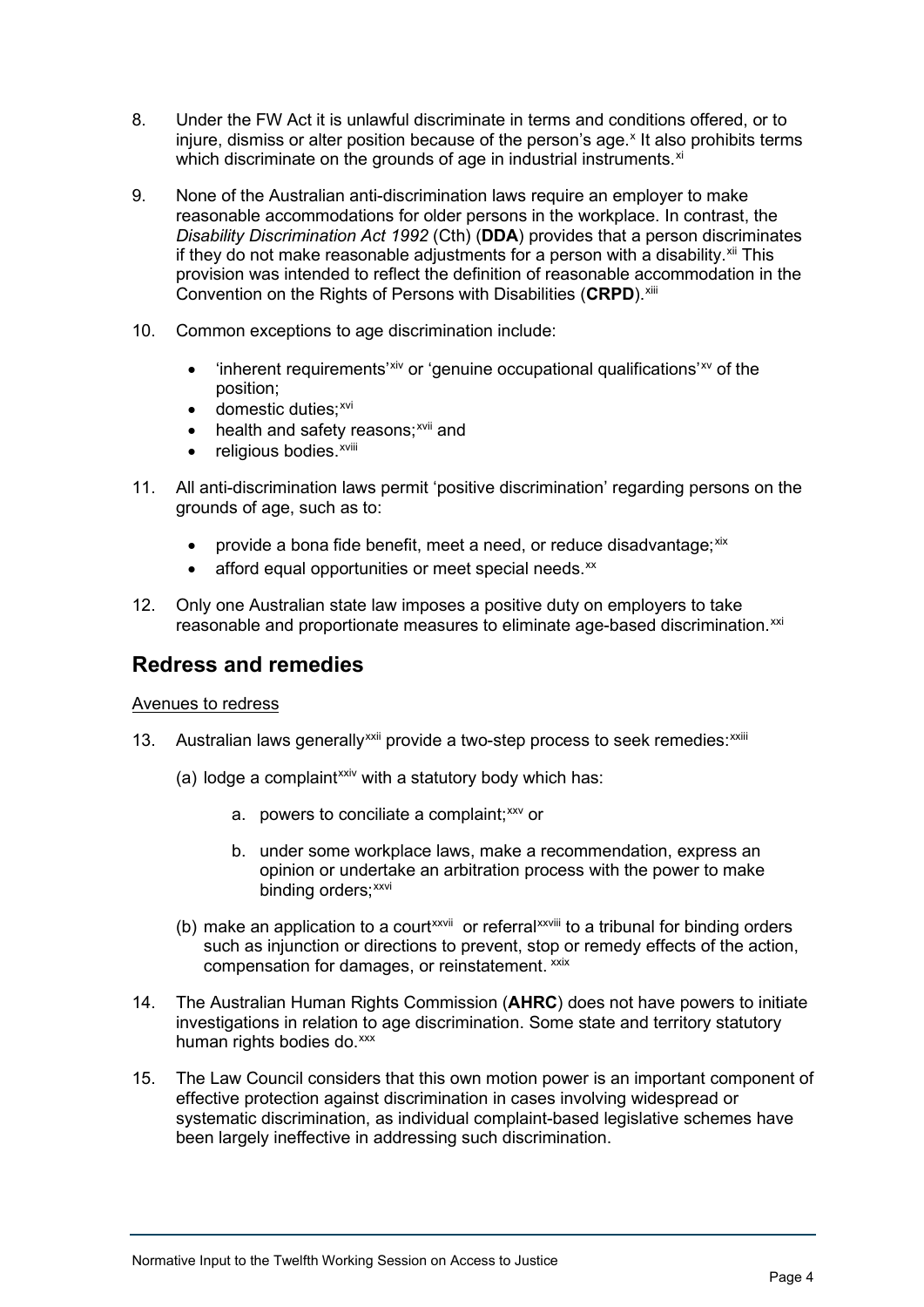#### Efficacy of remedies and redress

- 16. Wh[i](#page-10-2)le age discrimination is prevalent,  $xxxi$  particularly in relation to employment,  $xxxii$  [f](#page-10-3)ew who experie[n](#page-10-4)ce age discrimination in the workplace raise it internally<sup>xxxiii</sup> or externally.<sup>xxxiv</sup>
- 17. Further, only around a third of complaints are successfully conciliated, [xxxv](#page-10-5) and only complaint is terminated. **xxxvi Empiri[ca](#page-10-7)l analysis suggests most** applicants who pursue claims in court are white males.<sup>xxxvii</sup> two per cent of all discrimi[na](#page-10-6)tion complainants seek remedies in the court after their
- 18. According to a case analysis of age discrimination matters conducted in 2020: xxxviii
	- there had not been a successful age discrimination court application brought under the AD Act;
	- few matters are brought under the state and territory discrimination Acts and those are generally unsuccessful; and
	- at the federal level, more matters are brought under the FW Act than the AD Act.
- 19. A content analysis of court and tribunal applications seeking remedies under antidiscrimination and workplace laws identified several procedural and substantive hurdles to making a successful application, including:
	- application time limits;<sup>xxxix</sup>
	- $\bullet$  the narrow approach taken by courts to the 'comparator' test:  $x$ <sup>1</sup>
	- $\bullet$  the difficulty in proving 'age' as the cause of an adverse action;<sup>[xli](#page-10-9)</sup>
	- $\bullet$  a normative acceptance of casual ageism in the workplace; $x$ lii and
	- $\bullet$  d[i](#page-10-11)fficulties in determining the correct jurisdiction to make a claim.  $x$ liii
- 20. The AHRC has published two reports proposing reforms to improve the efficacy of anti-discrimination laws.<sup>xiv</sup> Its proposals included:
	- the inclusion in federal law of an explicit positive duty on employers to take reasonable and proportionate measures to eliminate discrimination: [xlv](#page-10-13)
	- empowering the AHRC to conduct own-motion investigations, supported by enforcement mechanisms: [xlvi](#page-10-14)
	- enhancing access to justice, including by:
		- $\circ$  $\circ$  $\circ$  providing, in court matters, that parties ordinarily bear their own costs; xivii and
		- $\circ$  shifting the burden of proof to require a respondent to disprove that acts which are [pr](#page-10-16)ima facie discriminatory were in fact based on a protected attribute;<sup>xlviii</sup>
	- removing the hypothetical comparator test. [xlix](#page-10-17)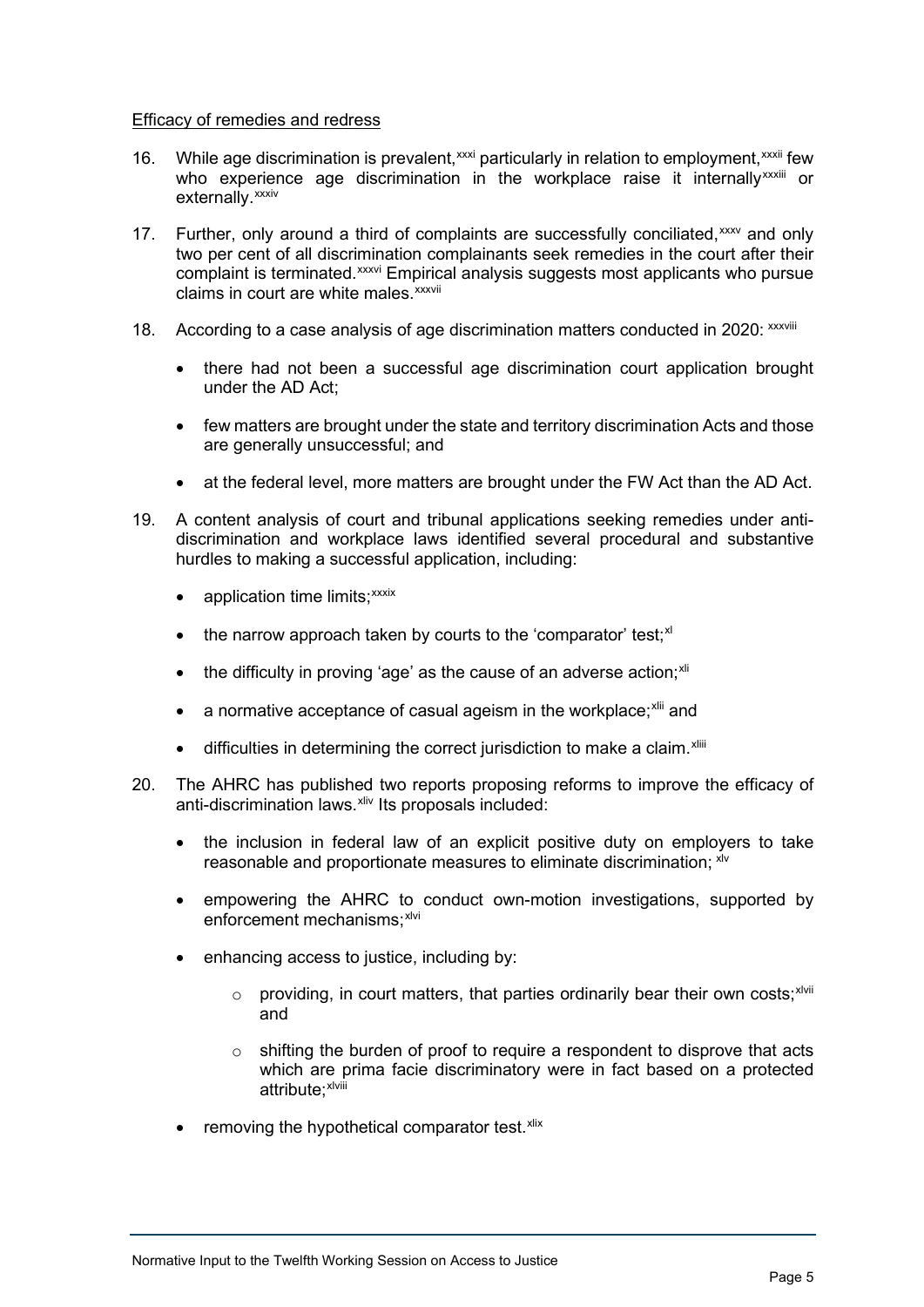21. The Law Council has supported consideration of these reforms, which may particularly benefit older persons, by alleviating burdens on the complainant.

## **Recommendation**

- **A new binding international instrument should require States to:** 
	- o **ensure that obtaining a remedy for age discrimination in employment is not made difficult or impossible by overly complex legislative requirements or over-reliance on complainants to address age discrimination; and**
	- o **consider specific mechanisms to reduce burdens on complainants, including a positive duty on employers to take reasonable and proportionate measures to eliminate against discrimination, the inclusion of a shifting burden of proof in such cases, and empowering agencies to conduct own-motion investigations.**

# Access to justice

# **Definition**

- 22. Access to justice concerns the link between a person's formal right to seek justice and effective access to the [l](#page-10-18)egal system or legal remedies.<sup>1</sup>
- 23. Australia is obliged to ensure equality before the law and access to justice as part of the right to a fair hearing<sup>[li](#page-10-19)</sup> as well as an effective remedy for breach of International Covenant on Civil and Political Rights (**ICCPR**) rights. [lii](#page-10-20)
- 24. Articles 12 and 13 of the CRPD, which deal with equality before the law and access to justice for persons with disability, provides relevant considerations for framing a right to access justice for older persons.
- 25. These articles require States Parties to:
	- recognise that persons with disability enjoy legal capacity on an equal basis, take appropriate measures to support persons with disability to exercise their legal capacity, and ensure such measures respect the person's 'rights, will and preferences';
	- ensure effective access to justice for persons with disability on an equal basis with others including through the provision of procedural and age-appropriate accommodations to facilitate their effective role at all stages of legal proceedings.
- 26. The CRPD has some practical application to older persons, given around half of Australians over 65 have a disability, with prevalence increasing significantly as age increases.<sup>[liii](#page-10-21)</sup>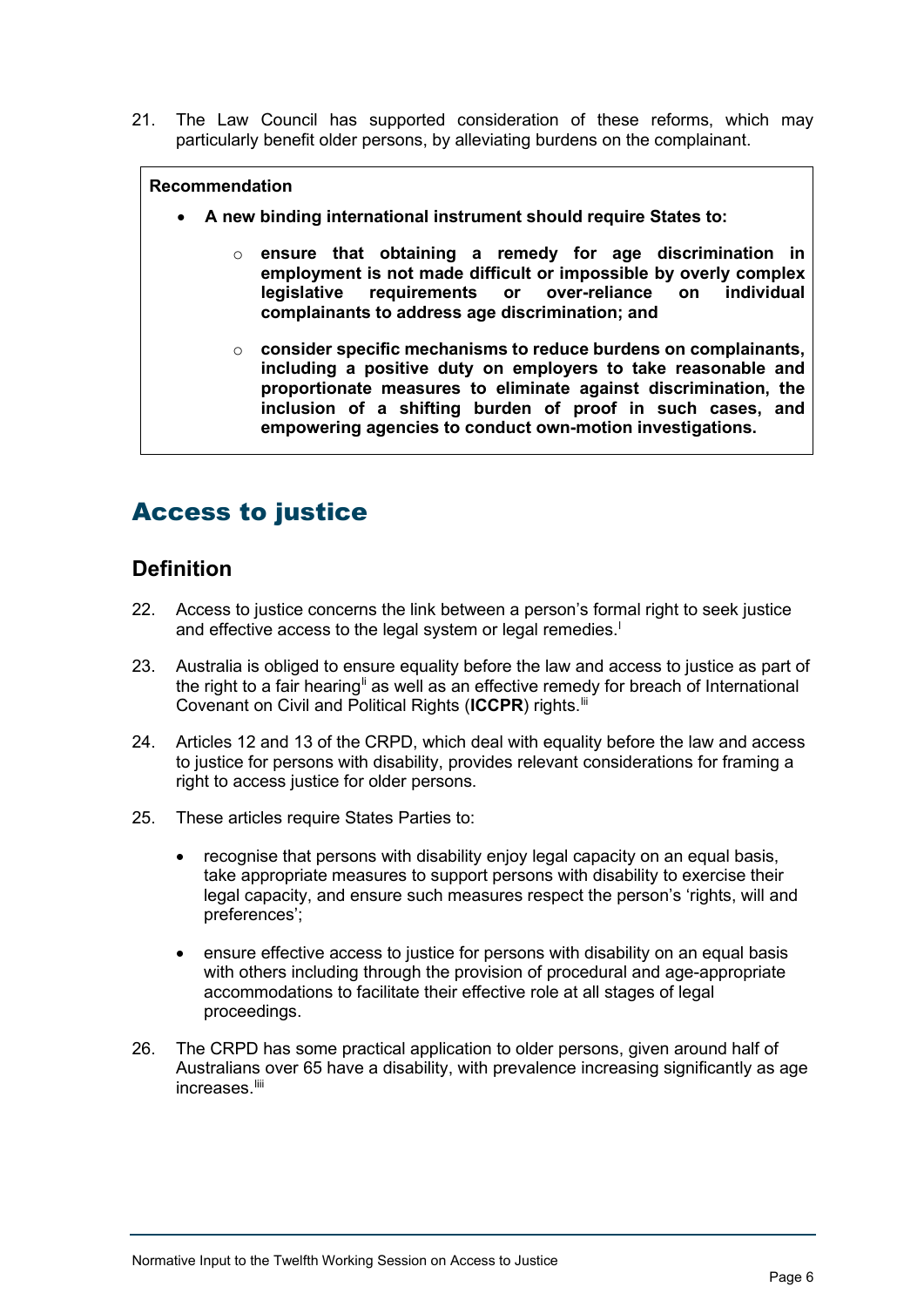- 27. However, older persons are a diverse demographic group, with different needs, experiences and intersectional identities. The legal needs of older persons are affected by factors such as stage of life, age, socio-economic circumstances, health, geographic location and cultural and linguistic background. [liv](#page-10-22)
- 28. Any older persons' convention should recognise intersectionality and the multilayered experience of older persons.

# **Barriers to access to justice**

- 29. The Law Council's 'Justice Project' identified that:<sup>[lv](#page-10-23)</sup>
	- many legal problems experienced by older persons are age-related;
	- older persons experiencing disadvantage are more likely to experience multiple and cumulative legal problems; and
	- the needs of older persons are expected to rise as the population ages.
- 30. As detailed in the Law Council's previous submission (**attached**), there are several practical barriers to access to justice for older persons and critical gaps in relevant legal services.
- 31. Difficulty accessing justice impairs the ability of older persons to enforce their legal rights, which predominantly arise in civil contexts, such as aged care, pension or social security issues, guardianship and enduring power of attorney, wills and guarantors for the loans of family members.<sup>Ivi</sup> These are all contexts which can give rise to financial elder abuse.<sup>Ivii</sup>
- 32. A key response is increased legal assistance fundin[g,](#page-10-26) noting that two thirds of Australians over 65 live in low-income households.<sup>Iviii</sup> They are often cash-poor but asset-rich and often do not meet means tests for legal aid grants, which are needed for court representation, and which can secure important precedents.
- 33. Further, civil law grants made up less than 3 per cent of national legal aid grants in 2020-21.<sup>[lix](#page-10-27)</sup> However, these are the issues most pressing for older persons. Federal Government contributions to legal aid funding are steadily declining on a proportional basis.<sup>1x</sup> The Law Council does not support diverting existing legal aid funds from criminal and family to civil matters – the overall pool needs to expand.
- 34. Given the diversity demographics of older persons, and the additional barriers faced by those experiencing intersectional disadvantage, <sup>|xi</sup> it is critical legal assistance services are properly resourced to provide specialist advice to older persons.<sup>Ixii</sup>
- 35. Practical policy measures are also required to connect older persons to that specialist advice.
- 36. One promising measure is health-justice partnerships, thr[ou](#page-10-31)gh which trained health professionals connect older persons to legal assistance. Kiii These have particular utility in the context of elder abuse, given health professionals are in a position to identify elder abuse and have often developed an ongoing relationship of trust.<sup>Ixiv</sup> The Australian Government began funding specialist services to address elder abuse, including health-justice partnerships, in 2017-18<sup>ky</sup> and recently announced an extension to that [lxvi](#page-11-2)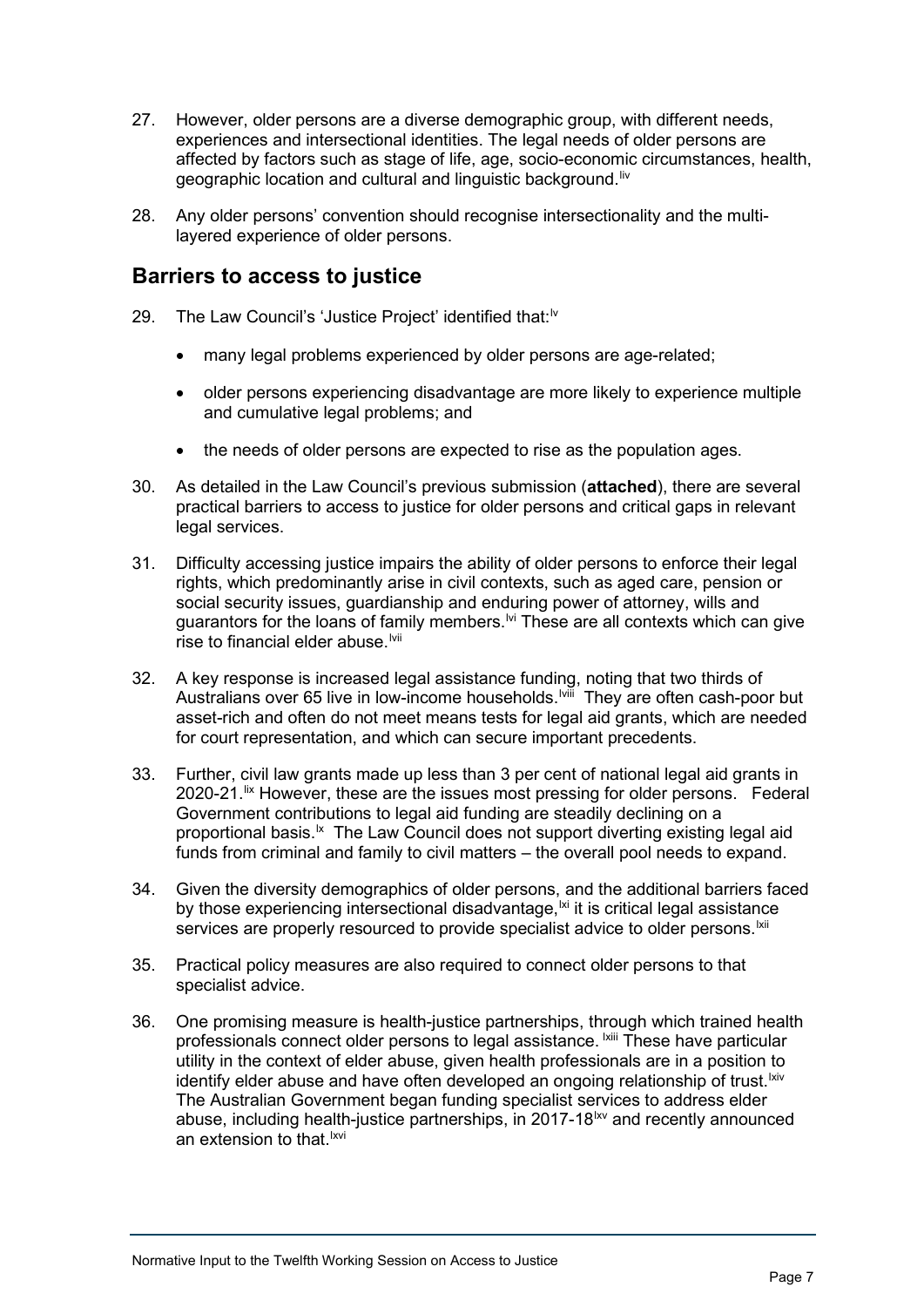#### **Recommendation**

- **A new binding instrument enshrining the rights of older persons should include provisions requiring that States take measures to ensure that:** 
	- o **the justice system addresses the barriers to justice faced by older persons, taking into account the different needs, experiences and intersectional identities of older persons;**
	- o **adequate legal aid and legal assistance services be made available to older persons to ensure they have access in practice to justice in all court, tribunal, administrative or other proceedings; and**
	- o **these measures include ensuring that health services provide appropriate connections to legal assistance services for older persons in cases of elder abuse or other instances.**

# **Guarantee of legal capacity on an equal basis with others**

- 37. While the access to justice obligations in articles 12 and 13 of the CRPD ha[ve](#page-11-3) been given effect in various Acts which engage rights of people with disabilities,<sup>lxvii</sup> their application to older persons with disability is, generally, less consistent.
- 38. For example, the *National Disability Insurance Scheme [A](#page-11-4)ct 2013* (Cth) (**NDIS Act**) gives effect to Australia's obligations under the CRPD<sup>Ixviii</sup> and provides a role for a disability advocate, who acts at the direction of the person with disability, reflecting expressed will, preferences and rights of a person with disability. However, the NDIS Act only applies to a person aged under the age of 65. kix
- 39. In 2014, the Australian Law Reform Commission (**ALRC**) examined Commonwealth laws that deny or diminish the equal recognition of people with disability as persons before the law and their ability to exercise legal capacity, given the obligations in the CRPD.<sup>Ixx</sup>
- 40. The ALRC recommended Australian laws concerning individual decision-making should be guided by National Decision Making Principles, which include the equal right to make decisions; decision-making support; and wills, preferences and rights decision-making principles (also referred to as supported decision-making).
- 41. The ALRC later recommended, noting the relationship between loss of capacity and elder abuse,<sup>[lxxi](#page-11-7)</sup> that National Decision Making Principles be embedded in laws which decisions and the use of restrictive practices),<sup>lxxii</sup> and enduring documents.<sup>lxxiii</sup> authorise decisions for older persons, including [a](#page-11-8)ged care laws (providing for [c](#page-11-9)are
- 42. Only a few Australian laws which provi[de](#page-11-10) for representative decision-making have adopted supported decision-making.<sup>lxxiv</sup>
- 43. The Royal Commission into Aged Care Quality and Safety supported the ALRC's recommendation that supported decision-making principles<sup>[lxxv](#page-11-11)</sup> be enshrined within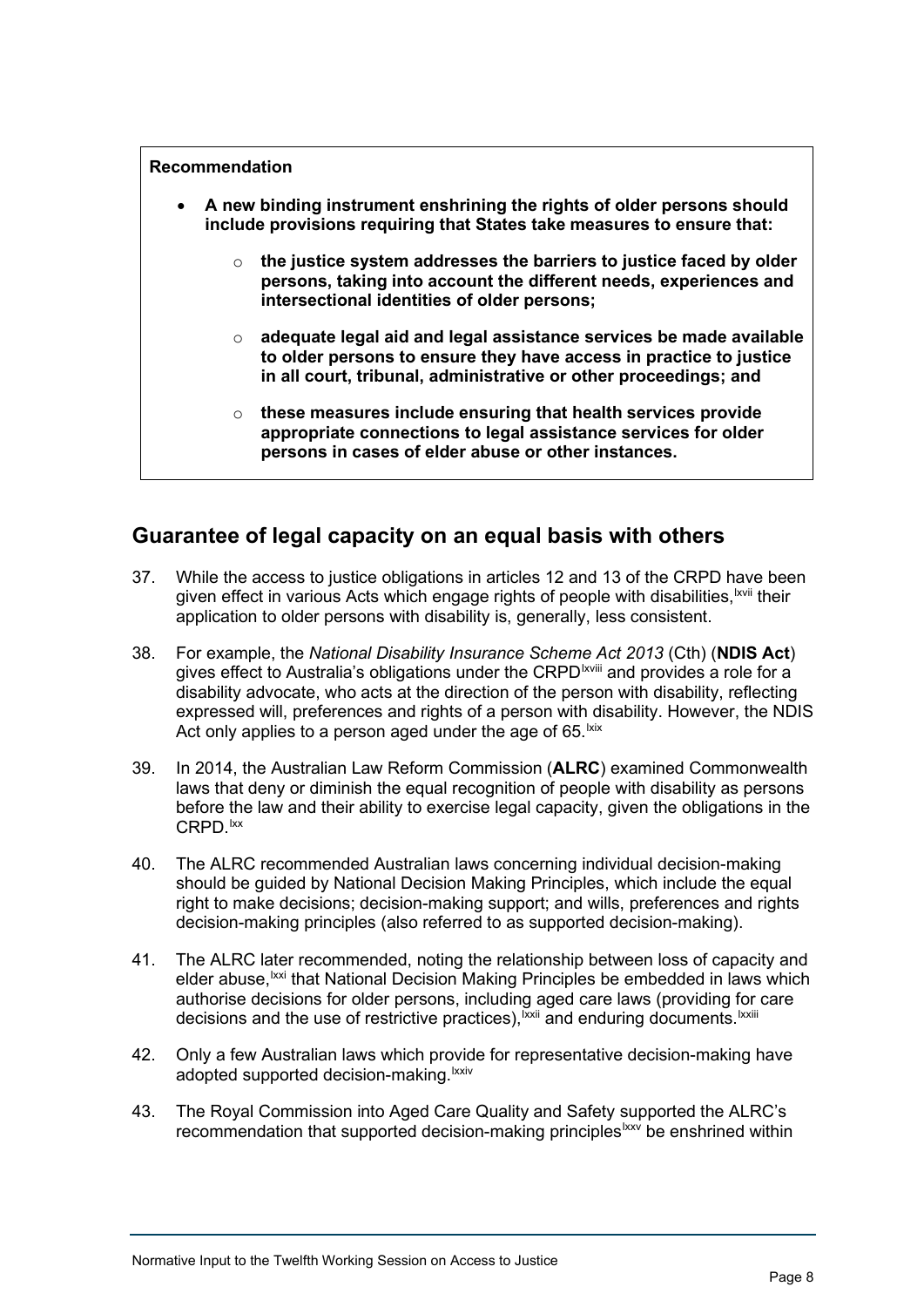aged care laws<sup>lxxv[i](#page-11-12)</sup> and recommended a new rights-based Aged Care Act.<sup>lxxvii</sup> [T](#page-11-13)he require provision for a supported decision-making approach.<sup>lxxviii</sup> Charter of Aged Care Rights under the present *Aged Care Act 2007* (Cth) incorporates an older person's right to an "aged care advocate"[, a](#page-11-14)lthough does not

44. A stand-alone convention on older persons would provide a framework to underpin a new Aged Care Act and other laws which engage the rights of older persons.

#### **Recommendation**

• **A new binding instrument enshrining the rights of older persons should contain a guarantee of equal recognition of older persons before the law and of their right to have and exercise their legal capacity, in terms that are no less demanding than the provisions of the CRPD.** 

- Discrimination (Employment and Occupation) Convention, 1958 adopted by the General Conference of the International Labour Organization on 25 June 1958;
- International Covenant on Civil and Political Rights (entry into force 23 March 1976, except Article 41 which came into force generally on 28 March 1979; entry into force for Australia 13 January 1980), except Article 41 which came into force for Australia on 28 January 1993) (**ICCPR**);
- the International Covenant on Economic, Social and Cultural Rights (Opened for signature 16 December 1966, 993 UNTS 3 (entered into force 3 January 1976) (**ICESCR**);
- the Convention on the Rights of the Child (entry into force 2 September 1990; entry into force for Australia 16 January 1991); or
- relate to matters external to Australia or of international concern.

Under the FW Act, see paragraph 3(a). These obligations are acknowledged to include those contained in ICESCR, *ILO Convention (No. 111) concerning Discrimination in respect of Employment and Occupation* (Geneva, 25 June 1958) [1974] ATS 12, and *ILO Convention (No. 158) concerning Termination of Employment at the Initiative of the Employer* (Geneva, 22 June 1982) [1994] ATS 4 – see Explanatory Memorandum, Fair Work Bill 2008 (Cth), [2251].

<span id="page-8-3"></span>iv *Age Discrimination Act 2004* (Cth) (**AD Act**); Division 2 of Part 4G of the *Anti-Discrimination Act 1977* (NSW) (**NSW Discrimination Act**); paragraph 6(a) and Divisions 1 and 2 of Part 4 of the *Equal Opportunity Act 2010* (Vic) (**Vic Discrimination Act**); paragraph 7(f) and Division 2 of Part 4 of the *Anti-Discrimination Act 1991* (Qld) (**Qld Discrimination Act**); Division 2 of Part IVB of the *Equal Opportunity Act 1984* (WA) (**WA Discrimination Act**); Divisions 1 and 2 of Part 5A of the *Equal Opportunity Act 1984* (SA) (**SA Discrimination Act**); paragraphs 16(b) and 22(1)(a) of the *Anti-Discrimination Act 1998* (Tas) (**Tas** 

**Discrimination Act**); paragraph 7(1)(b) and Division 3.1 of Part 3 of the *Discrimination Act 1991* (ACT) (**ACT Discrimination Act**); and paragraph 19(1)(b) and Division 3 of Part 4 of the *Anti-Discrimination Act 1992* (NT)

<span id="page-8-4"></span><sup> $\dot{\mathbf{v}}$ </sup> Subsection 351(1) of the *Fair Work Act 2019* (Cth) (FW Act). Most State industrial laws provide that discrimination under State anti-discrimination laws may be an 'industrial matter' or age discrimination specifically, regarding which a workplace dispute may arise which comes within the purview of the relevant regulator to resolve: paragraph 6(2)(f) of the *Industrial Relations Act 1996* (NSW), section 7 and items 12 and 25 of Schedule 1 to the *Industrial Relations Act 1999* (Qld), paragraph (c) of the definition of 'industrial matter' in subsection 4(1) and section 7 of the *Fair Work Act 1994* (SA), paragraph (b) of the definition of 'industrial matter' in subsection 7(1) and subsection 23(1) of the *Industrial Relations Act 1979* (WA). The exception is the

<span id="page-8-0"></span><sup>i</sup> The Law Council's position is that guarantees of human rights should be included in the Commonwealth Constitution, and pending that, a federal Human Rights Act to give effect to Australia's international human rights obligations. See: Law Council, *Federal Human Rights Charter*, Policy Position (November 2020). The right to work and related work rights is protected in the Australian Capital Territory (*Human Rights Act 2004*  (ACT), s 27B).

<span id="page-8-1"></span>ii *Human Rights Act 2004* (ACT), *Charter of Human Rights & Responsibilities Act 2006* (Vic) and *Human Rights Act 2019* (Qld).

<span id="page-8-2"></span>iii Under the AD Act, see subsection 11(7) of the AD Act. Specifically: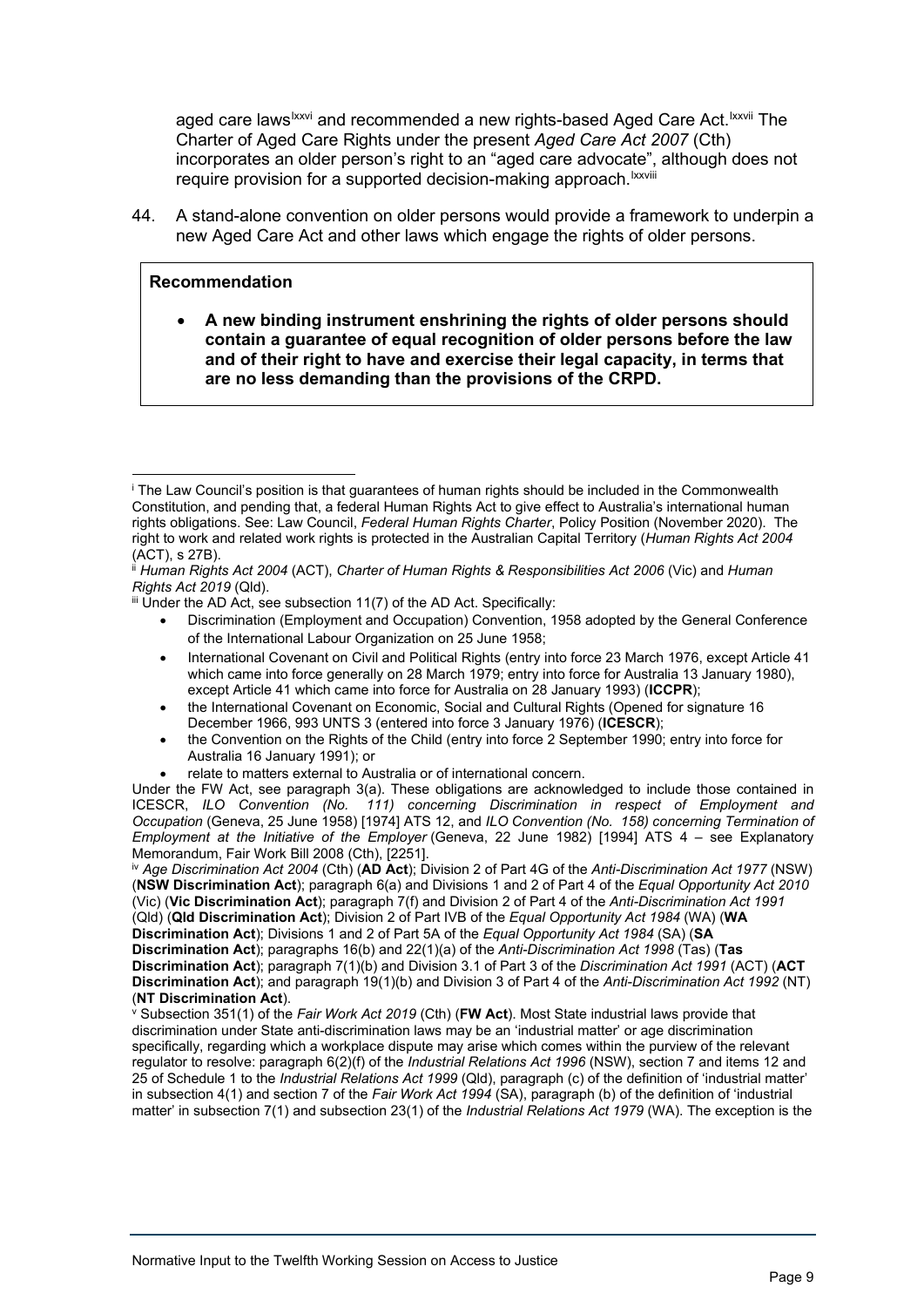*Industrial Relations Act 1984* (Tas). The only reference to age discrimination in that Act is to provide that age is not a valid basis for termination of employment: paragraph 30(4)(d).

<span id="page-9-0"></span>vi The definition in [5] is taken from sections 14 and 15 of the AD Act. Most state and territory laws have substantively similar tests, albeit drafted differently: see section 49ZYA of the NSW Discrimination Act; sections 9-11 of the Qld Discrimination Act; sections 14-15 of the Tas Discrimination Act; section 20 of the NT<br>Discrimination Act. The WA Discrimination Act and SA Discrimination Act do not define 'discriminate'. vii Section 8 of the ACT Discrimination Act and section 7 of the Vic Discrimination Act.

<span id="page-9-2"></span><span id="page-9-1"></span>viii These include some or all of: employers; principals of commission agents and contractors; partnerships; entities empowered to authorise a person to perform a profession or occupation; registered associations; and employment agencies. See sections 18-24 of the AD Act; sections 49ZYB-49ZYH of the NSW Discrimination Act; Division 3.1 of Part 3 of the ACT Discrimination Act; Divisions 1 and 2 of Part 4 of the Vic Discrimination Act; Subdivision 1 of Division2 of Part 4 of the Qld Discrimination Act; Division2 of Part IIAA of the SA Discrimination Act; Divisions 2 and 3 of Part 5A of the SA Act; paragraph 22(1)(a) and definition of 'employment' in section 3 of the Tas Act; and sections 31-34 of the NT Discrimination Act. ix Ibid.

<span id="page-9-4"></span><span id="page-9-3"></span><sup>x</sup> Section 342 and subsection 351(1) of the FW Act.

<span id="page-9-5"></span> $x$ <sup>i</sup> Ibid – in a modern award: section 153; and enterprise agreement: section 195.

xii *Disability Discrimination Act 1992* (Cth), ss 5(2), 6(2).

<span id="page-9-7"></span><span id="page-9-6"></span>xiii Explanatory Memorandum, Disability Discrimination and Other Human Rights Legislation Amendment Bill 2009, 35 and 41-7.xiv Paragraphs 153(2)(a), 195(2)(a) and 351(2)(b) of the FW Act; subsections 18(4), 19(3), 20(2), 21(4), 22(2) and 24(2) of the AD Act.

<span id="page-9-8"></span>xv Section 57A of the ACT Discrimination Act; section 49ZXJ of the NSW Discrimination Act; section 25 of the Qld Discrimination Act; paragraph 36(a) of the Tas Discrimination Act, subsection 26(3) of the Vic

<span id="page-9-9"></span>Discrimination Act, section 35 of the NT Discrimination Act; and section 66ZQ of the WA Discrimination Act. xvi Subsection18(4) of the AD Act; Sections 24 and 25 of the ACT Discrimination Act, subsection 49ZYB(3) of the NSW Discrimination Act, sections 26-27 of the Qld Discrimination Act, subsection 85F(1) of the SA Discrimination Act, section 24 of the Vic Discrimination Act.

<span id="page-9-10"></span>xvii Subsections 82F(3) and 85H(3) of the SA Discrimination Act; section 66ZM of the WA Discrimination Act; and section 107 of the Qld Discrimination Act.

<span id="page-9-12"></span><span id="page-9-11"></span>xviii Section 35 of the AD Act, paragraphs 153(2)(b), 195(2)(b) and 351(2)(c) of the FW Act, section 32 of ACT Discrimination Act, section 56 NSW Discrimination Act, section 51 of the NT Discrimination Act, section 109 of the Qld Discrimination Act, section 82 of the Vic Discrimination Act, and section 72 of the WA Discrimination Act.

xix Section 33 of the AD Act.

<span id="page-9-14"></span><span id="page-9-13"></span>xx Section 27 ACT Discrimination Act, section 21 of the NSW Discrimination Act, section 57 of the NT Discrimination Act, section 105 of the Qld Discrimination Act, sections 25 and 26 of the Tas Discrimination Act, sections 12 and 28 of Vic Discrimination Act.

xxi Or other kinds of discrimination. Only the *Equal Opportunity Act 2010* (Vic) includes such an obligation: section 15.

<span id="page-9-15"></span>xxii The exception is the *Equal Opportunity Act 2010* (Vic), which permits applications to be made straight to a tribunal: see section 122.

<span id="page-9-17"></span><span id="page-9-16"></span>xxiii Processes under state and territory workplace Acts were not considered for the purpose of this submission. xxiv Section 46P of the *Australian Human Rights Commission Act 1986* (Cth) (**AHRC Act**); sections 365 and 372 of the FW Act; paragraph 42(1)(c) of the Human Rights Commission Act (ACT) (**ACT HRC Act**);

<span id="page-9-18"></span>Subdivisions 1 and 2 of Division 2 of Part 9 of the NSW Discrimination Act; Subdivisions 1-3 of Division 1 of Part 1 of Chapter 7 of the Qld Discrimination Act; Division 1A of Part 6 of the Tas Discrimination Act, 113 of the Vic Discrimination Act, Division 1 of Part 6 of the NT Discrimination Act; and section 83 of the WA Discrimination Act; section 93 of the SA Discrimination Act.

<span id="page-9-19"></span>xxv Section 46PF of the AHRC Act; Division 4.3 of the ACT HRC Act; section 91A of the NSW Discrimination Act; section 115 of the Vic Discrimination Act; Division 3 of Part 1 of Chapter 7 of the Qld Discrimination Act; section 91 of the WA Act; section 95 of the SA Discrimination Act; section 74 of the Tas Act; Division 3 of Part 6 of the NT Discrimination Act; section 368 and 595 of the FW Act.

xxvi Sections 369 and 595 of the FW Act.

<span id="page-9-20"></span>xxvii Subsection 46PO(1) of the AHRC Act; section 370 of the FW Act (dismissal only).

<span id="page-9-22"></span><span id="page-9-21"></span>xxviii Either at the choice of the complainant: section 93A of the NSW Discrimination Act; section 164A and section 166 of the Qld Discrimination Act; section 91 of the WA Discrimination Act; because the statutory body is obliged to refer it: section 53A of the ACT HRC Act; section 93C of the NSW Discrimination Act; section 93 of the WA Discrimination Act; section 95B of the SA Discrimination Act; section 78 of the Tas Discrimination Act; or because the statutory body chooses to refer it: section 86 of the NT Discrimination Act.

<span id="page-9-23"></span> $x_{xx}$  In Federal Court proceedings, a court may make any orders it sees fit: subsection 46PO(4) of the AHRC Act and section 545 of the FW Act. In state and territory proceedings, the court is confined in the orders it may make: section 53E of the ACT HRC Act; section 108 of the NSW Discrimination Act; 125 of the Vic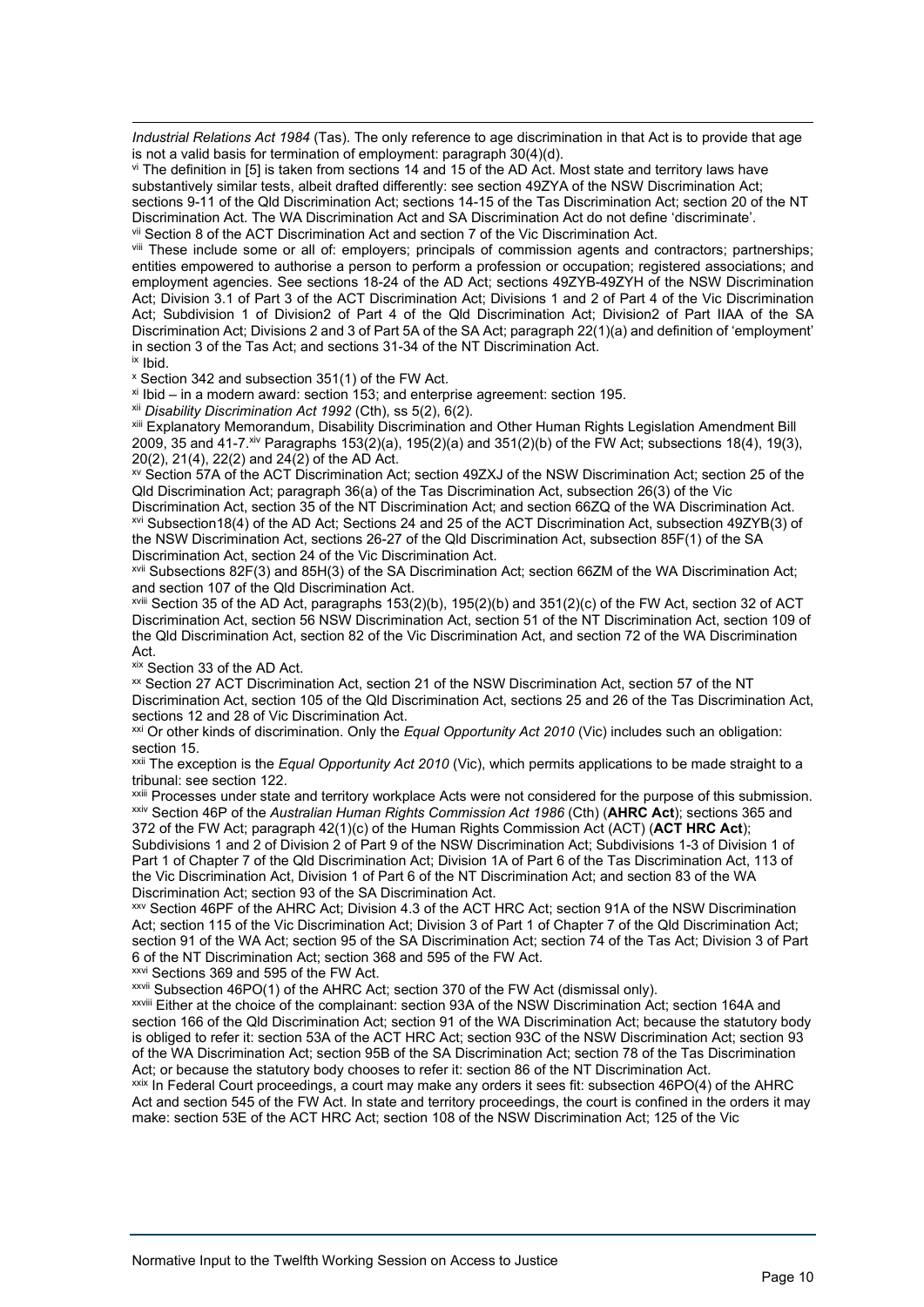Discrimination Act; section 209 of the Qld Discrimination Act; section 127 of the WA Discrimination Act; section 96 of the SA Discrimination Act; section 89 of the Tas Discrimination Act; section 88 of the NT Act. xxx Section 48 of the ACT HRC Act; section 129 of the Vic Discrimination Act.

<span id="page-10-1"></span><span id="page-10-0"></span>xxxi The Australian Human Rights Commission's (**AHRC**) *National prevalence survey of age discrimination in the workplace* (2015) (**National Prevalence Survey**) found that 27 per cent of older persons who participated in the survey had experience age discrimination in the previous two years.

xxxii In 2019-20, the AHRC reported that 47 per cent of age discrimination complaints related to employment.<br>AHRC, 2019-20 complaint statistics, 2.

<span id="page-10-2"></span>AHRC, *2019-20 complaint statistics*, 2. xxxiii The National Prevalence Survey found that 14 per cent of persons who had experienced age discrimination in the workplace raised it internally.

<span id="page-10-3"></span>xxxiv The National Prevalence Survey found that 5 per cent of persons who had experienced age discrimination in the workplace raised it with an external organisation.

<span id="page-10-5"></span><span id="page-10-4"></span>xxxv In 2019-20, the AHRC reported that 30 per cent of age discrimination complaints were resolved through conciliation – see AHRC, *2019-20 complaint statistics*, 29.

xxxvi Ibid, 3.

<span id="page-10-7"></span><span id="page-10-6"></span>xxxvii Alysia Blackham, 'Why Do Employment Age Discrimination Cases Fail? An Analysis of Australian Case Law' (2020) 42(1) *Sydney Law Journal*, 28-30.

 $\frac{x}{x}$  Ibid, 17-20.<br>  $\frac{x}{1}$  Ibid, 17-20.<br>  $\frac{x}{1}$  Ibid, 20-26.

<span id="page-10-9"></span><span id="page-10-8"></span><sup>xlii</sup> Ibid, 30-31.<br><sup>xliii</sup> Ibid, 27 and 34.

<span id="page-10-12"></span><span id="page-10-11"></span><span id="page-10-10"></span><sup>xliv</sup> AHRC, *Willing to Work – National Inquiry into Employment Discrimination Against Older Australians and Australians with Disability* (2016) (**Willing to Work**) and AHRC, *Free and Equal – A reform agenda for* 

*Australia's discrimination laws*, (2021) (**Free and Equal**). xlv Willing to Work, 333-334; Free and Equal, 333.

<span id="page-10-13"></span>xlvi Free and Equal, 334-336.

<span id="page-10-14"></span>xlvii Willing to Work, 337-338. Free and Equal, 337

<span id="page-10-16"></span><span id="page-10-15"></span>xlviii Free and Equal, 337. Under the AD Act, the applicant bears the burden of proof in allegations of direct discrimination and the employer bears the burden of proving that a condition, requirement or practice which disadvantages a person on the grounds of age was reasonable: see section 14 and 15(2). This is generally the position under the state and territory Acts, except the ACT HRC Act, which provides that in all types of discrimination a rebuttable presumption that discrimination has occurred if the complainant establishes prima facie facts: section 53CA. Under the FW Act, if the applicant proves the action occurred, it is presumed it is for the reason of the person's age unless proven otherwise: section 361. In some State discrimination laws, the respondent must prove an exception: subsections 12(6) and 13(2) of the Vic Discrimination Act; section 104 of the NSW Discrimination Act; section 206 of the Qld Discrimination Act; section 123 of the WA Discrimination Act; section 101 of the Tas Discrimination Act; subsection 91(2) of the NT Act.

xlix Willing to Work, 336; Free and Equal, 339.

<span id="page-10-18"></span><span id="page-10-17"></span><sup>l</sup> Law Council, The Justice Project Final Report – Introduction and Overview, August 2018, 48, <<u>link</u>>.<br><sup>li</sup> Article 14 of the ICCPR.

<span id="page-10-19"></span>lii Ibid, article 2(3).

<span id="page-10-20"></span>liii Australian Bureau of Statistics (**ABS**), *Disability, Ageing and Carers, Australia: Summary of Findings* (2018), [<link>](https://www.abs.gov.au/statistics/health/disability/disability-ageing-and-carers-australia-summary-findings/latest-release#:%7E:text=Disability%20prevalence%20over%20time&text=one%2Dquarter%20(26.9%25)%20of,had%20disability%2C%20down%20from%2012.1%25).

<span id="page-10-21"></span>liv Law Council, The Justice Project Final Report – Older Persons, August 2018, 3, [<link>](https://www.lawcouncil.asn.au/files/web-pdf/Justice%20Project/Final%20Report/Older%20Persons%20%28Part%201%29.pdf).

<span id="page-10-22"></span>lv Ibid.

lviSee Law Council, The Justice Project Final Report – Older Persons, August 2018, 9, [<link>](https://www.lawcouncil.asn.au/files/web-pdf/Justice%20Project/Final%20Report/Older%20Persons%20%28Part%201%29.pdf).

<span id="page-10-24"></span><span id="page-10-23"></span>lvii Australian Law Reform Commission (**ALRC**), *Elder Abuse – A National Legal Response* – ALRC Report 131 (2017), [1.10], [1.34], [1.41], [2.42], [2.51]-[2.53].<br><sup>Iviii</sup> ABS, *Disability, Ageing and Carers, Australia: Summary of Findings (2018)*.

<span id="page-10-25"></span>

<span id="page-10-26"></span>lix National Legal Aid, National Legal Aid Statistics Report 2020-21, [<link>](https://nla.legalaid.nsw.gov.au/nlareports/reportviewer.aspx?reportname=AgeIndicator)

<span id="page-10-28"></span><span id="page-10-27"></span><sup>1x</sup> The Commonwealth's contribution to legal aid funding, proportionate to the states and territories, has dropped from around 55 per cent in 1997, to 42 per cent in 2011-12, to 30 per cent budgeted in 2021-22: see Law Council, The Justice Project Final Report – Legal Services, August 2018, 9, [<link>](https://www.lawcouncil.asn.au/files/web-pdf/Justice%20Project/Final%20Report/18%20-%202018%2009%20-%20Final%20-%20Legal%20Services%20%28Part%202%29.pdf) and National Legal Aid, Income and Expenses Tables for 2011-21 to 2021-22, [<link>](https://www.nationallegalaid.org/resources/finance-2/).

<span id="page-10-29"></span> $\frac{\text{bx}}{\text{b}}$  Law Council, The Justice Project Final Report – Older Persons, August 2018, 3, <<u>link</u>>.

<span id="page-10-31"></span><span id="page-10-30"></span><sup>Ixiii</sup> See, for example, Justice Connect Seniors Law, cohealth, La Trobe University and Victorian Legal Services Board and Commissioner, 'Working Together, a health justice partnership to address elder abuse, first year report (2017), [<link>](https://justiceconnect.org.au/wp-content/uploads/2018/08/HJP_impact-report_year-2_web_FINAL.pdf).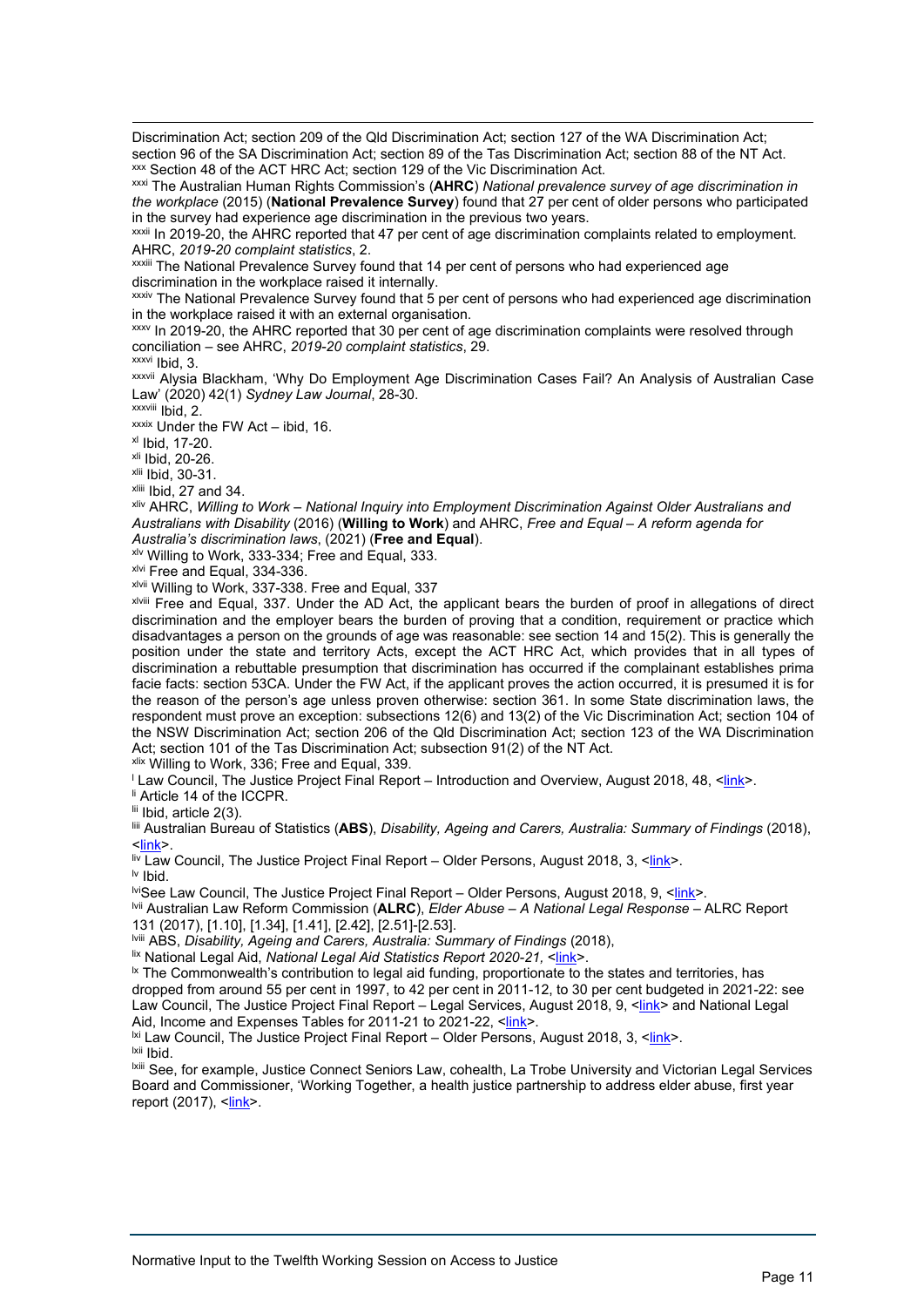<span id="page-11-0"></span><sup>Ixiv</sup> See Law Council, The Justice Project Final Report – Older Persons, August 2018, 8, 26 and 27, [<link>](https://www.lawcouncil.asn.au/files/web-pdf/Justice%20Project/Final%20Report/Older%20Persons%20%28Part%201%29.pdf); Law Council, The Justice Project Final Report – Legal Services, August 2018, 24, [<link>](https://www.lawcouncil.asn.au/files/web-pdf/Justice%20Project/Final%20Report/18%20-%202018%2009%20-%20Final%20-%20Legal%20Services%20%28Part%202%29.pdf); and Justice Connect Seniors Law, cohealth, La Trobe University and Victorian Legal Services Board and Commissioner, 'Working Together, a health justice partnership to address elder abuse, two year interim report', [<link>](https://justiceconnect.org.au/wp-content/uploads/2018/08/HJP_first-year-report_web.pdf).

<span id="page-11-1"></span>lxv Australian Government, 'Budget Measures Budget Paper No. 2 2018-19', [<link>](https://archive.budget.gov.au/2018-19/bp2/bp2.pdf), 76.

<span id="page-11-2"></span>lxvi Senator the Hon Michaelia Cash, 'Funding to protect the rights of older Australians', (Media Release, 20 December 2021), <<u>link</u>>.<br><sup>lxvii</sup> Including, as discussed above, the *Disability Discrimination Act 1992 (*Cth), which provides that a person

<span id="page-11-3"></span>discriminates if they do not make reasonable adjustments for a person with a disability – a provision inserted to be consistent with Australia's obligations under the CRPD – see explanatory memorandum, Disability Discrimination and Other Human Rights Legislation Amendment Bill 2009, 35 and 41-7. The Law Council acknowledges that there has been concern that the Federal Court decision of *Sklavos v Australasian College of Dermatologists* [2017] FCAFC 128 limits to effectiveness of the reasonable adjustment provisions of the DDA. The AHRC has proposed amendments in response, with its preferred option being to create a stand-alone duty to make reasonable adjustments: *A Reform Agenda for Federal Discrimination Laws* (December 2021) [https://humanrights.gov.au/our-work/rights-and-freedoms/publications/free-and-equal-reform-agenda-federal-](https://humanrights.gov.au/our-work/rights-and-freedoms/publications/free-and-equal-reform-agenda-federal-discrimination-laws)

<span id="page-11-4"></span>[discrimination-laws,](https://humanrights.gov.au/our-work/rights-and-freedoms/publications/free-and-equal-reform-agenda-federal-discrimination-laws) 292. lxviii Paragraph 3(1)(a) of *National Disability Insurance Scheme Act 2013* (Cth) (**NDIS Act**).

<span id="page-11-6"></span><span id="page-11-5"></span>lxx ALRC, *Equality, Capacity and Disability in Commonwealth Laws - ALRC Report 124 (2013)*, 5. lxxi Ibid, [2.112].

<span id="page-11-8"></span><span id="page-11-7"></span>lxxii Ibid, Recommendation 4-12.

<span id="page-11-9"></span>lxxiii Ibid, [5.22]-[5.23].

<span id="page-11-10"></span>lxxiv ALRC, *Elder Abuse – A National Legal Response* – ALRC Report 131 (2017), [5.23] and Australian Government Solicitor, *Research Report – Report on the key elements of the legislative framework affecting people with disability* (December 2020), [16]-[27].

<span id="page-11-11"></span><sup>1xxv</sup> A term which reflects the will, preferences and rights decision-making principles.

<span id="page-11-12"></span>lxxvi Royal Commission into Aged Care Quality and Safety – *Final Report: Care, Dignity and Respect – Volume* 

 $\overrightarrow{ax}$ <sup>vii</sup> Ibid, 14.

<span id="page-11-14"></span><span id="page-11-13"></span>lxxviii *User Rights Principles 2014* (Cth)*,* Schedule 1, s 2.11. Also see Australian Government Department of Health, *National Aged Care Advocacy Framework,* 2018.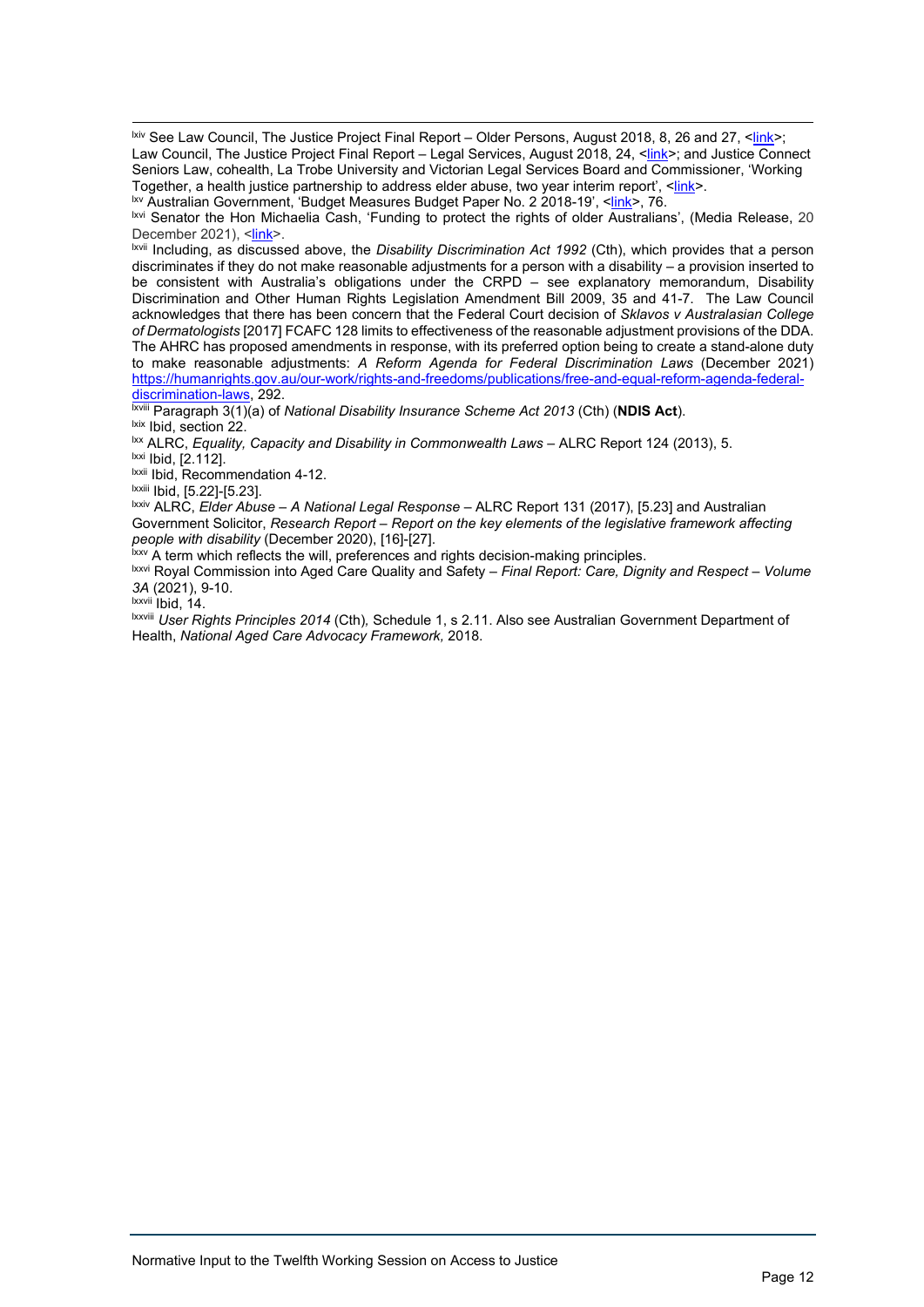

## *Office of the President* **8 November 2019**

Chair, Ambassador Martín García Moritán (Argentina) Open-ended Working Group on Ageing c/.- Bureau, Department of Economic and Social Affairs (DESA) United Nations Secretariat (29th Floor) 405 E 42nd Street New York, NY 10017

By email: [ageing-working-group@un.org](mailto:ageing-working-group@un.org)

## CC: Amal Abou Rafeh [<rafeh@un.org>](mailto:rafeh@un.org)

Dear Chair

## **Substantive Input to the Eleventh Working Session on Access to Justice**

The Law Council of Australia (**Law Council**) is grateful for the opportunity to provide a submission to the United Nations General Assembly Open-Ended Working Group for the Purpose of Strengthening the Protection of the Human Rights of Older Persons (**Working Group**). This submission addresses the focus area of access to justice.

The Law Council, as the national peak body for the legal profession, acts on behalf of more than 65,000 lawyers through its Constituent Bodies – the state and territory law societies and bar associations, and Law Firms Australia, representing a number of Australia's largest global firms. The Law Council promotes the administration of justice, access to justice, and general improvement of the law – in Australia and abroad.

The Law Council is a non-governmental organisation in consultative status with the Economic and Social Council.

Please contact Dr Natasha Molt, Director of Policy on (02) 6246 3754 or at [natasha.molt@lawcouncil.asn.au](mailto:natasha.molt@lawcouncil.asn.au) in the first instance, if you require further information or clarification.

Yours sincerely

**Arthur Moses SC President**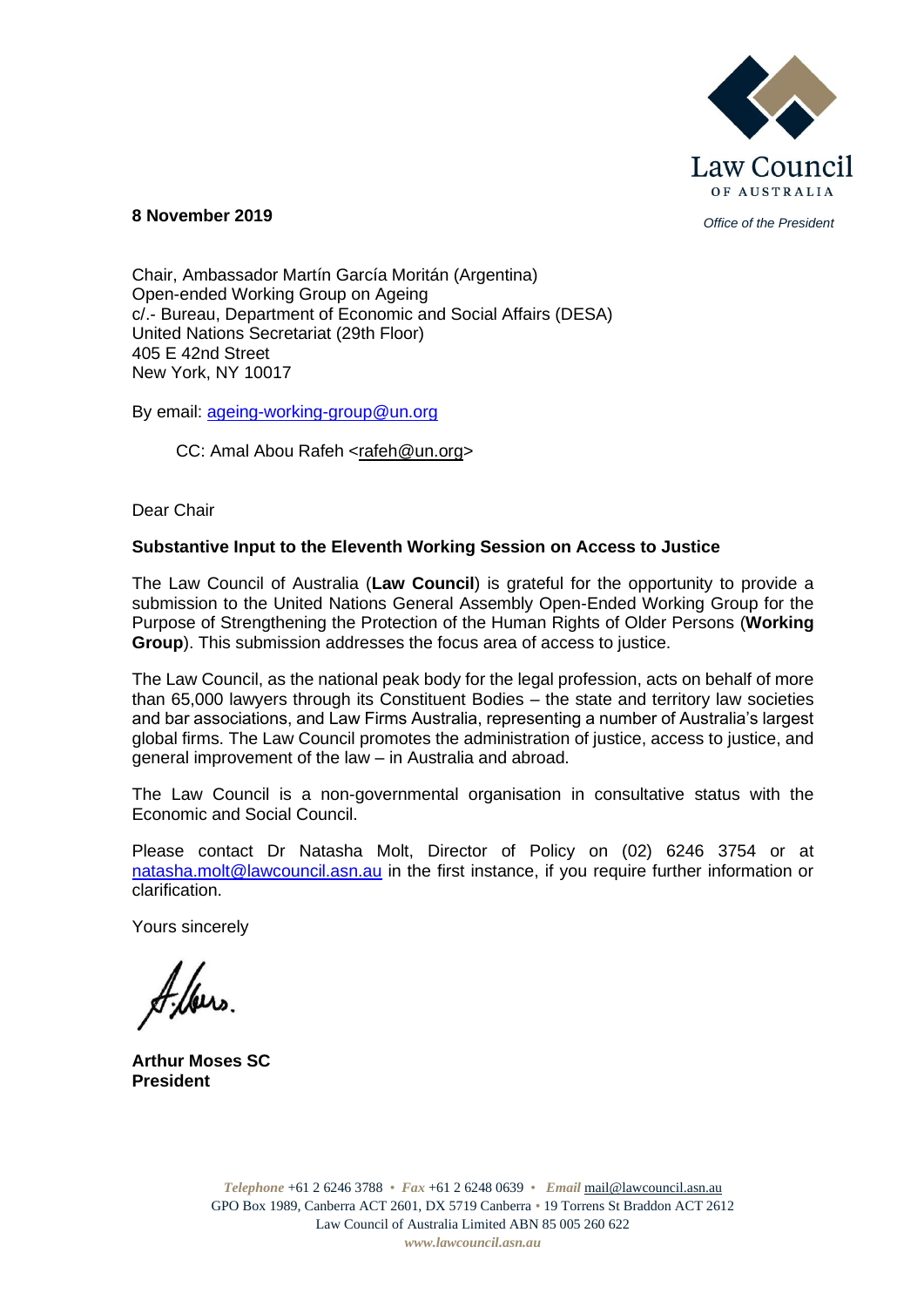## **Background**

Throughout 2017-18 the Law Council undertook the 'Justice Project': a comprehensive review of the state of access to justice in Australia for those identified as facing significant economic and other disadvantage.<sup>1</sup> The Justice Project focussed on 13 marginalised groups, including older Australians.<sup>2</sup> This submission summarises the key findings and priorities from the Older Persons Chapter of the Justice Project's Final Report.<sup>3</sup>

#### Barriers constraining older persons from accessing justice

A significant number of older persons have low awareness of their legal rights and may find it difficult to identify a legal problem in the first instance. When a legal problem is identified, a significant number of older persons undertake minimal information-seeking and when advice is sought, it is often delayed and from a non-legal adviser.<sup>4</sup>

This response to legal problems is a product of a range of factors, including:

- limited knowledge of where to find legal help;
- greater reliance on family and friends:
- digital exclusion:
- limited access to funds (due to elder financial abuse or economic disadvantage);
- a perception that the law is disempowering; and
- a belief that the potential benefits of engaging with the legal system are outweighed by the stress, cost and delay in resolving the issue.<sup>5</sup>

The Law Council considers that a well-coordinated, sufficiently resourced central referral service is required in Australia so that older people can obtain basic information about their legal rights, and access legal assistance and other support services.

## Critical gaps in services which are necessary to deliver justice to older persons

## *Lack of specialist services and expertise*

There is a lack of specialist legal services for older persons, particularly in regional, rural and remote (**RRR**) areas of Australia. <sup>6</sup> Elder abuse issues in particular require suitably expert legal practitioners to identify the problem in the first instance and provide appropriate advice, yet there is inadequate expertise with respect to elder law issues amongst the legal profession. Greater development and dissemination of curriculum, professional development and community legal education resources with respect to elder law issues,

<sup>1</sup> See Law Council of Australia, 'The Justice Project' (Web Page) [<https://www.lawcouncil.asn.au/justice](https://www.lawcouncil.asn.au/justice-project)[project>](https://www.lawcouncil.asn.au/justice-project).

 $2$  The priority groups identified in the Justice Project are people with a disability, people experiencing economic disadvantage, LGBTQI+ people, prisoners and detainees, Aboriginal and Torres Strait Islander people, people who experience family violence, people who have been trafficked and exploited, recent arrivals to Australia, children and young people, rural, regional and remote (RRR) Australians, asylum seekers, older persons and people who are homeless.

<sup>3</sup> Law Council of Australia, *Justice Project* (Older Persons Chapter, Final Report, August 2018) [<https://www.lawcouncil.asn.au/files/web-](https://www.lawcouncil.asn.au/files/web-pdf/Justice%20Project/Final%20Report/Older%20Persons%20%28Part%201%29.pdf)

[pdf/Justice%20Project/Final%20Report/Older%20Persons%20%28Part%201%29.pdf>](https://www.lawcouncil.asn.au/files/web-pdf/Justice%20Project/Final%20Report/Older%20Persons%20%28Part%201%29.pdf). See also Law Council of Australia, 'The Justice Project – Older Persons' (Web Page) [<https://www.lawcouncil.asn.au/files/web](https://www.lawcouncil.asn.au/files/web-pdf/Justice%20Project/Final%20Report/Infographics/Older%20persons%20Infographic_FINAL.pdf)[pdf/Justice%20Project/Final%20Report/Infographics/Older%20persons%20Infographic\\_FINAL.pdf>](https://www.lawcouncil.asn.au/files/web-pdf/Justice%20Project/Final%20Report/Infographics/Older%20persons%20Infographic_FINAL.pdf).

<sup>4</sup> Law Council of Australia, *Justice Project* (Older Persons Chapter, Final Report, August 2018) 15-7. 5 Ibid 17-22.

<sup>6</sup> Ibid 23.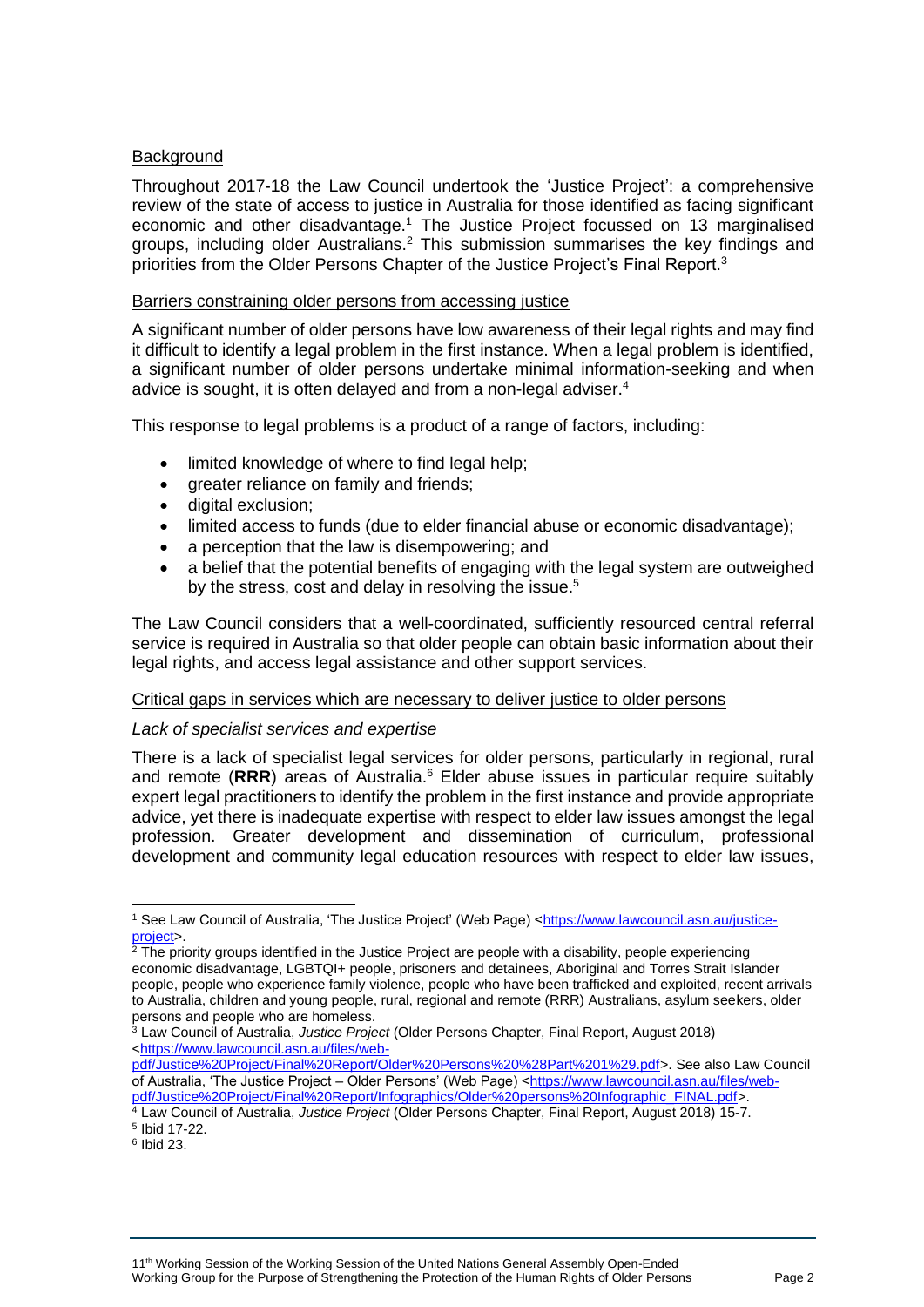particularly elder abuse, is required with the aim of enhancing expertise of elder law issues across the public and private profession.<sup>7</sup>

Funding constraints place significant limits on the availability of free legal assistance for older persons, especially for civil law matters.<sup>8</sup> This should be addressed by properly resourcing legal assistance services to provide specialist advice and support for older persons, including tailored support for sub-groups of older persons, such as Aboriginal and Torres Strait Islander people, culturally and linguistically diverse groups, LGBTI+ and older women experiencing or at risk of homelessness.<sup>9</sup> These services should also be urgently expanded in RRR areas.<sup>10</sup>

#### *Restricted access to legal aid*

Older persons face additional difficulties accessing legal aid due to strict means tests. Despite being reliant on a pension or other government benefit as their main form of income, a significant number of older people fail to meet the means test for legal aid due to owning assets such as a house. However, older persons may be unable to access their assets or savings, which impedes older persons from accessing private legal services.<sup>11</sup>

Legal aid means and assets tests should be relaxed and grants of aid in civil law matters expanded to more appropriately meet the needs of older persons.<sup>12</sup>

#### Laws, policies and practices which exacerbate access to justice barrier for older persons

#### *Elder abuse laws*

There is no national legal framework that deals with elder abuse, as it falls within the jurisdictions of the Australian and state/territory governments and is covered by laws that deal with ancillary matters. The complexity of the legal system and the disparate elder abuse framework, combined with other systemic and personal barriers, also make some older people reluctant to report abuse and engage with the legal system in the first instance.<sup>13</sup>

The Council of Australian Governments published in 2019 a National Plan to address elder abuse.<sup>14</sup> This National Plan should be underpinned by a national community awareness and education campaign on elder abuse, to promote prevention and early reporting of elder abuse. Efforts to increase awareness of this issue should be partnered with appropriate resourcing of the services which support relevant individuals, including legal assistance services.<sup>15</sup>

#### *Self-advocacy and complaint-handling procedures*

Key barriers for older persons to effectively participate in alternative dispute resolution proceedings, such as such as discrimination complaint proceedings and elder mediation and conciliation, include:

<sup>14</sup> Council of Attorneys-General, *National Plan to Respond to the Abuse of Older Australians 2019-2023*  (March 2019) [<https://www.ag.gov.au/RightsAndProtections/protecting-the-rights-of-older](https://www.ag.gov.au/RightsAndProtections/protecting-the-rights-of-older-australians/Documents/National-plan-to-respond-to-the-abuse-of-older-australians-elder.pdf)[australians/Documents/National-plan-to-respond-to-the-abuse-of-older-australians-elder.pdf>](https://www.ag.gov.au/RightsAndProtections/protecting-the-rights-of-older-australians/Documents/National-plan-to-respond-to-the-abuse-of-older-australians-elder.pdf).

<sup>7</sup> Ibid 26-7, 36.

<sup>8</sup> Ibid 23-6, 36.

<sup>&</sup>lt;sup>9</sup> Ibid.

 $10$  Ibid.

<sup>11</sup> Ibid 27-9, 36. <sup>12</sup> Ibid 36.

<sup>13</sup> Ibid 30-3.

<sup>15</sup> Law Council of Australia, *Justice Project* (Older Persons Chapter, Final Report, August 2018) 3.